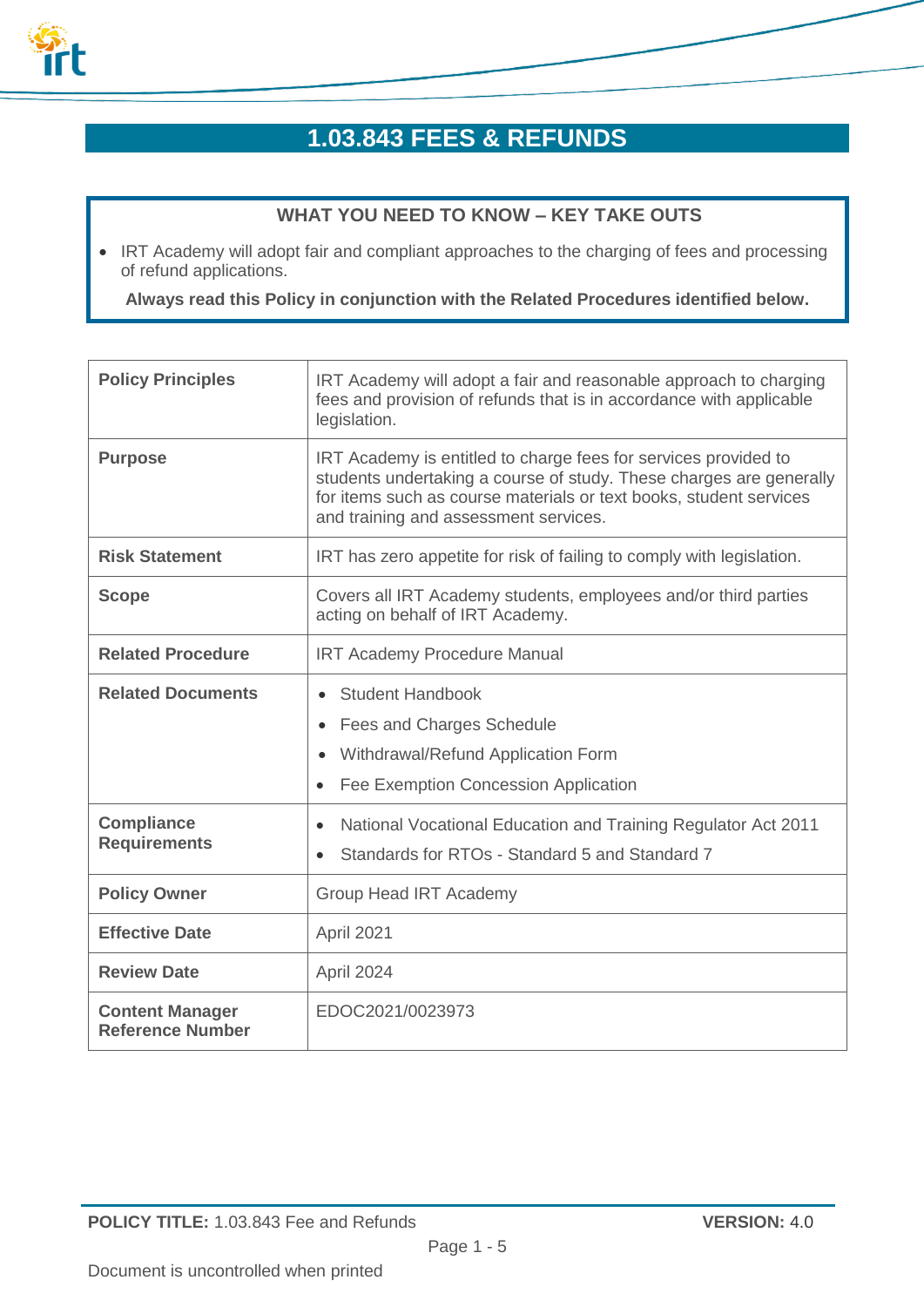

# **1 AGED CARE QUALITY STANDARDS & RELEVANT LEGISLATION**

This policy has been written to align with the Aged Care Quality Standards and other relevant legislation and regulation. The following table explains the link between this policy and the relevant external requirements.

| <b>Standard / Legislation</b> | <b>What this Means</b>                                                                                     |
|-------------------------------|------------------------------------------------------------------------------------------------------------|
| Standards for RTOs 2015       | To ensure the RTO meets the regulatory standards for<br>RTO operation and related legislation (see above). |

## **2 POLICY DETAILS**

#### **2.1 Fees Payable**

Fees are payable when the student has received notification of enrolment.

Fees must be paid in full/or as per arranged and agreed to payment plan prior to course commencement IRT Academy. We will refuse entry to a course if the fee is not paid as required. Evidence of payment is required to be produced by the student for sighting by the IRT Academy Trainer/Assessor.

Fees will vary for different training programs.

For a full list of current fees and charges please refer to the IRT Academy Fees and Charges Schedule.

Any reason(s) for concession or exemption from fees must be noted on the student's file including completion of the Fee Exemption Concession Application.

#### **2.2 Fees and Charges Schedule**

The Group Head IRT Academy is responsible for approving the IRT Academy Fees and Charges Schedule(s).

As a minimum, the schedule of fees and charges is to include:

- The total amount of all fees including course fees, recognition of prior learning (RPL) fees, administration fees, material fees and any other charges for enrolling in a training program;
- Any discounts, fee reductions or exemptions available for multiple enrolments, concession card holders, continuing students, group bookings etc;
- The fees and charges for additional services, including such items as issuance of a replacement qualification document or statement of results/transcript and the options available to students who are deemed not yet competent on completion of training and assessment;
- The IRT Academy refund policy;
- The nature of the guarantee given by IRT Academy to honour its commitment to deliver services and complete the training and/or assessment once the student has commenced study and;
- A statement advising that no cash payments will be accepted.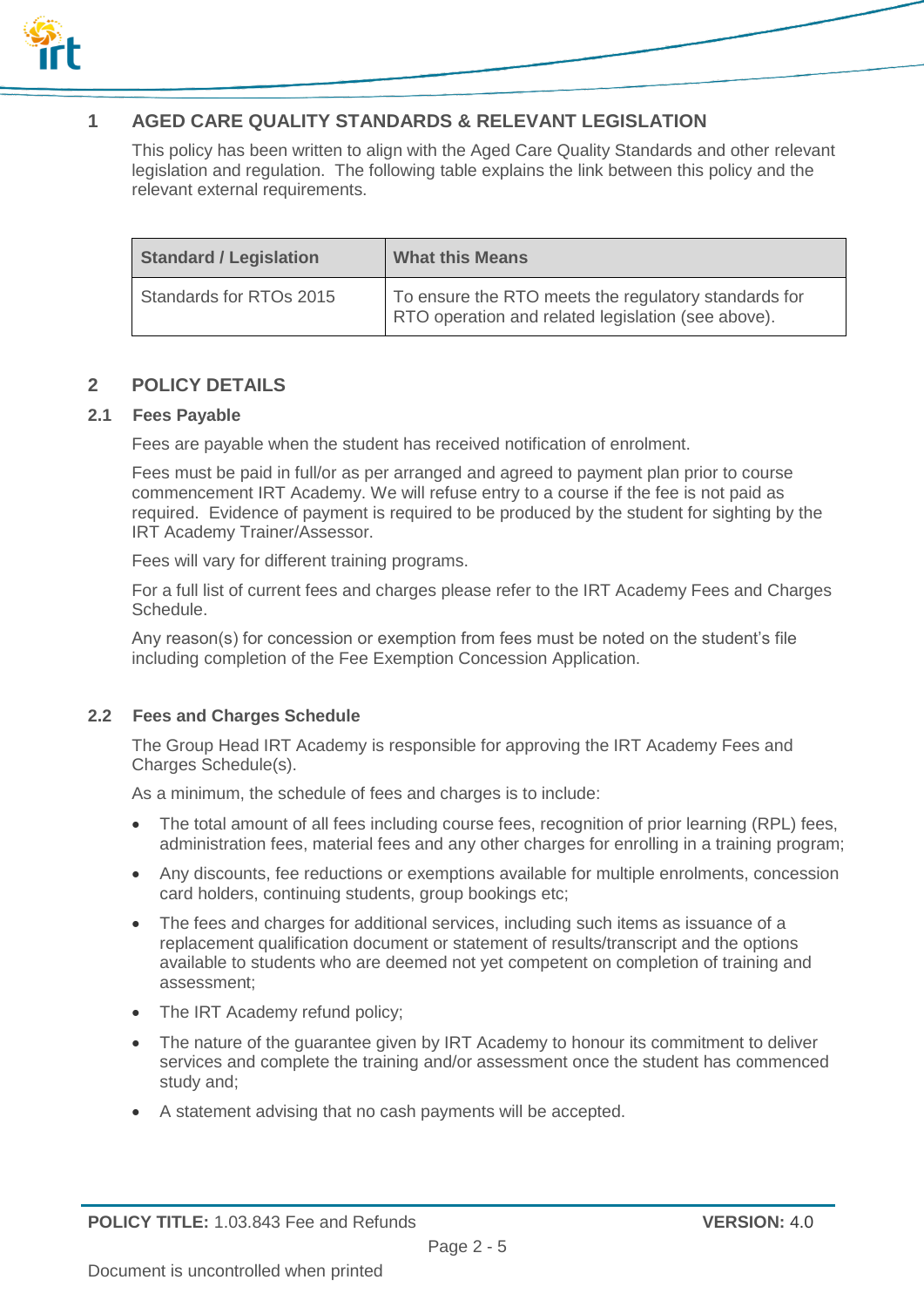

### **2.3 Replacement of Text and Training Workbooks**

Students who require replacement of issued text or training workbooks will be liable for additional charges to cover the cost of replacement. Where a student has purchased a text or training workbooks and subsequently cancels his or her enrolment, IRT Academy will not refund monies for the text unless a written request for a refund is received and we are satisfied that the text is in as-new condition.

For a full list of replacement charges please refer to the IRT Academy Fees and Charges Schedule.

## **2.4 Giving Notice of Enrolment Cancellation**

A student who wishes to cancel their enrolment must give notice in writing. This may be via email or letter. IRT Academy employees who are approached with initial notice of cancellation are to ensure the student understands their rights with regards to the refunding of tuition fees. The student is also to be advised of other options such as suspending the enrolment and recommencing in another scheduled training program.

Students who give written notice to cancel their enrolment and who are eligible for a refund are to be provided with a Withdrawal/Refund Application Form. Student who may not be eligible but are requesting a refund should also be provided with the request form so the request can be properly considered by the Group Head IRT Academy.

## **2.5 Refunds**

The following refund policy will apply:

- For students who choose to pay fees via the payment plan option, the refund policy below applies to the total cost of all instalments of the payment plan. This means that if only partial payment has been made, IRT Academy must recover the remainder of the course fees if the cancellation is made after a training program has commenced.
- Students who give notice to cancel their enrolment more than 10 days prior to the commencement of a program will be entitled to a full refund of fees paid.
- Students who give notice to cancel their enrolment less than 10 days prior to the commencement of a program will be entitled to a 75% refund of fees paid. The amount retained (25%) by IRT Academy is required to cover the costs of staff and resources which will have already been committed based on the students initial intention to undertake the training.
- Students who cancel their enrolment after a training program has commenced will not be entitled to a refund of fees.
- A percentage of course costs may be refunded if the student applies for credit transfer or recognition of prior learning (RPL). Details provided upon application.
- Discretion may be exercised by the Group Head IRT Academy or delegated representative in all situations, if the student can demonstrate that extenuating or significant personal circumstance led to their withdrawal. In these cases, the student should be offered a full credit toward the tuition fee in another scheduled program in-lieu of a refund. The Group Head IRT Academy may also authorise a refund of tuition fees if the circumstances require it.
- Where refunds are approved, the refund payment is to be paid to the student within 14 days from the time the student gave written notice to cancel their enrolment. Tuition refunds are to be paid via electronic funds transfer using the authorised bank account nominated by the student on the Refund Request Form.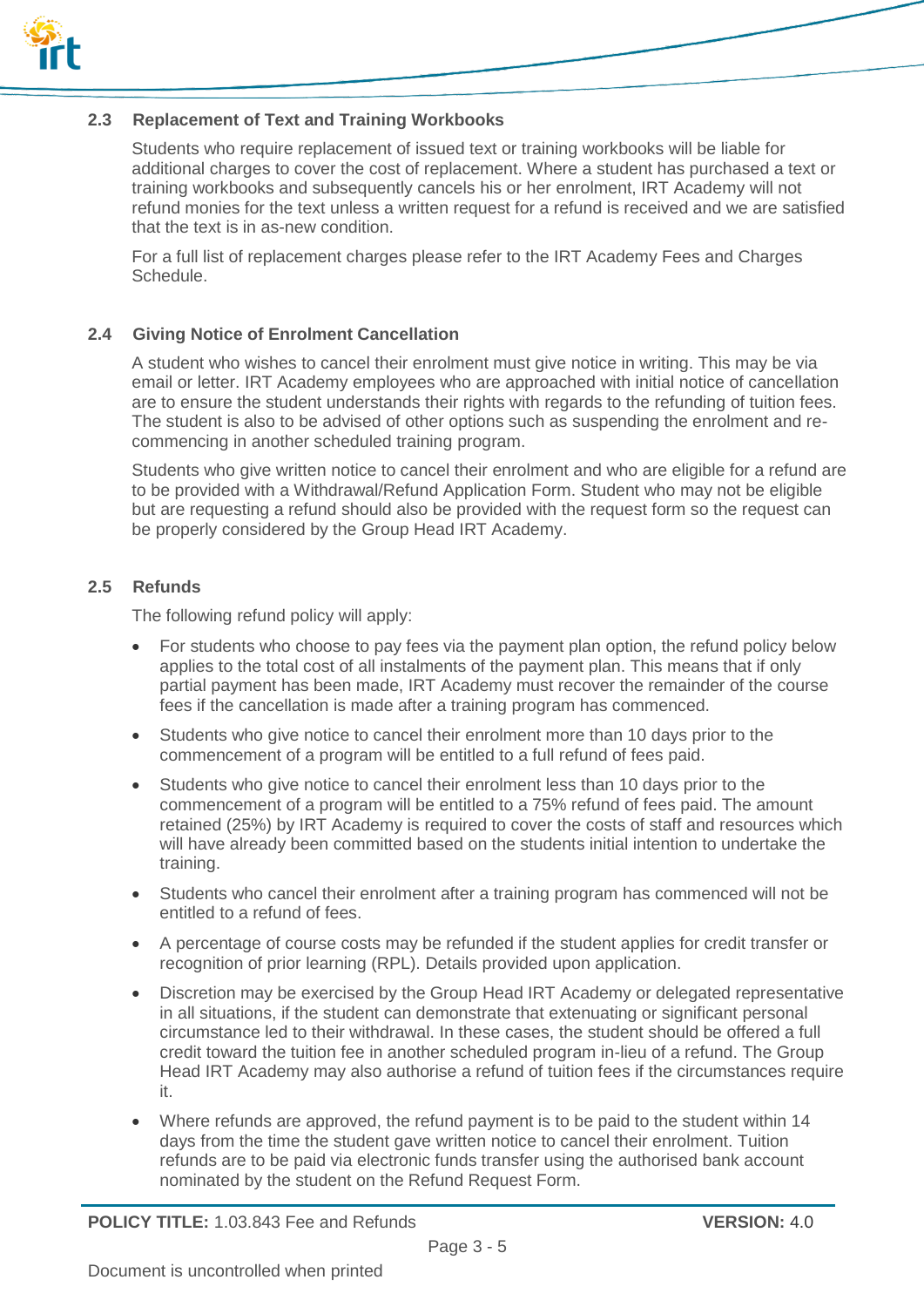

Note: If for any reason IRT Academy is unable to fulfill its service agreement with a student, IRT Academy must refund the student's proportion of fees paid for services not delivered.

## **2.6 Protecting Fees Being Paid in Advance**

IRT Academy acknowledges that it has a responsibility under the Standard for Registered Training Organisations 2015 Standard 7 Clause 7.3 to protect the fees paid by students in advance of their training and assessment services being delivered.

IRT Academy will maintain compliance with RTO Standards 2015 Standard 7.3 by not charging more than \$1500 in prepayment fees.

#### **2.7 Keeping Students Informed**

To ensure that students are well informed of the financial considerations of their enrolment, IRT Academy undertakes to provide the following fee information to each student prior to enrolment within the Fees and Charges Schedule and associated information in the IRT Academy Student Handbook:

- The total amount of all fees including course fees, administration fees, materials fees and any other charges:
- Payment terms, including the timing and amount of fees to be paid and any non-refundable deposit/administration fee;
- The nature of the guarantee given by IRT Academy to complete the training and/or assessment once the student has commenced study in their chosen qualification or course;
- The consequences of withdrawing from a government funded program;
- The fees and charges for additional services, including such items as issuance of a replacement qualification document and the options available to students who are deemed not yet competent on completion of training and assessment; and
- The IRT Academy refund policy.

#### **2.8 Student Complaints about Fees or Refunds**

Students who are unhappy with the IRT Academy arrangements for the collection and refunding of tuition fees are entitled to lodge a complaint. This should occur in accordance with the IRT Academy complaints policy and procedure.

## **In Practice Example:**

Joe X is a student who has fully paid their course fees at enrolment. Due to unforeseen personal circumstances Joe needs to withdraw from the course and has applied for a refund 14 days before course commencement. IRT Academy refunds Joe his prepayment in full.